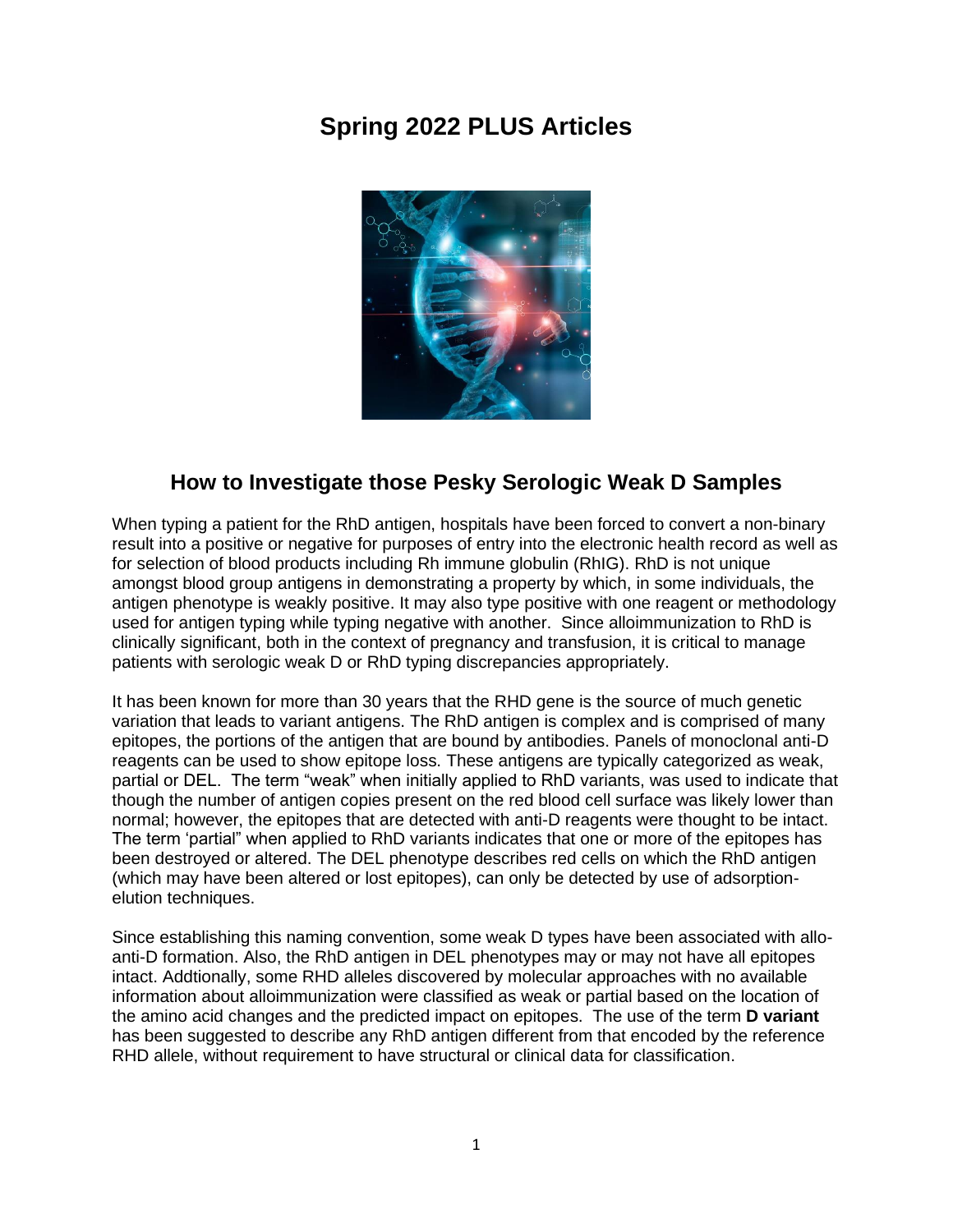Prior to 2015, a phenotype was considered "weak D" if testing yielded a negative result at immediate spin but a positive result with the indirect antiglobulin test (IAT). This phenotype had been referred to as  $D^U$  positive, but this term is no longer utilized. For the last 50 years or so, women who typed weakly positive with anti-D reagents were managed as RhD+. However, over the last 25 years, we have gained a better understanding of the genetic backgrounds of individuals in whom RhD type is not equivocal, as well as the clinical implications. A survey of hospitals conducted in 2012 by the College of American Pathologists that generated responses from 3100 hospitals showed a lack of standardization for handling patients with serologic weak D.

In 2015, an interorganizational team representing AABB, CAP, ABC, ARC, ACOG published a commentary redefining a "serologic weak D" phenotype result with a strength of reactivity less than or equal to 2+, without specifying methodology or reagent type, or a subject with a discrepant type, which could involve current vs historic type.

This article summarized decades of research and laboratory findings and provided a workflow for when a hospital blood bank should consider using *RHD* genotyping to resolve a serologic weak D type. The approach is designed to precisely identify patients at risk of RhD alloimmunization and therefore candidates for Rh immunoprophylaxis or D negative red cell units for transfusion. A financial analysis indicated that this approach could be cost saving, though the greater benefit would arise from better portability of personal health information and/or a national electronic health record.



**Figure 1. Algorithm for resolving serologic weak D phenotype test results by RHD genotyping to determine candidacy for RhIG and RhD type for transfusion** 

A joint statement by AABB, American Red Cross, ABC, CAP [\(https://www.cap.org/\)](https://www.cap.org/) later that year recommended implementation of the workflow in women of child-bearing age. Since then, many hospitals have been unsure of how to operationalize this recommendation. One large urban hospital evaluated three criteria and showed (in collaboration with the American Red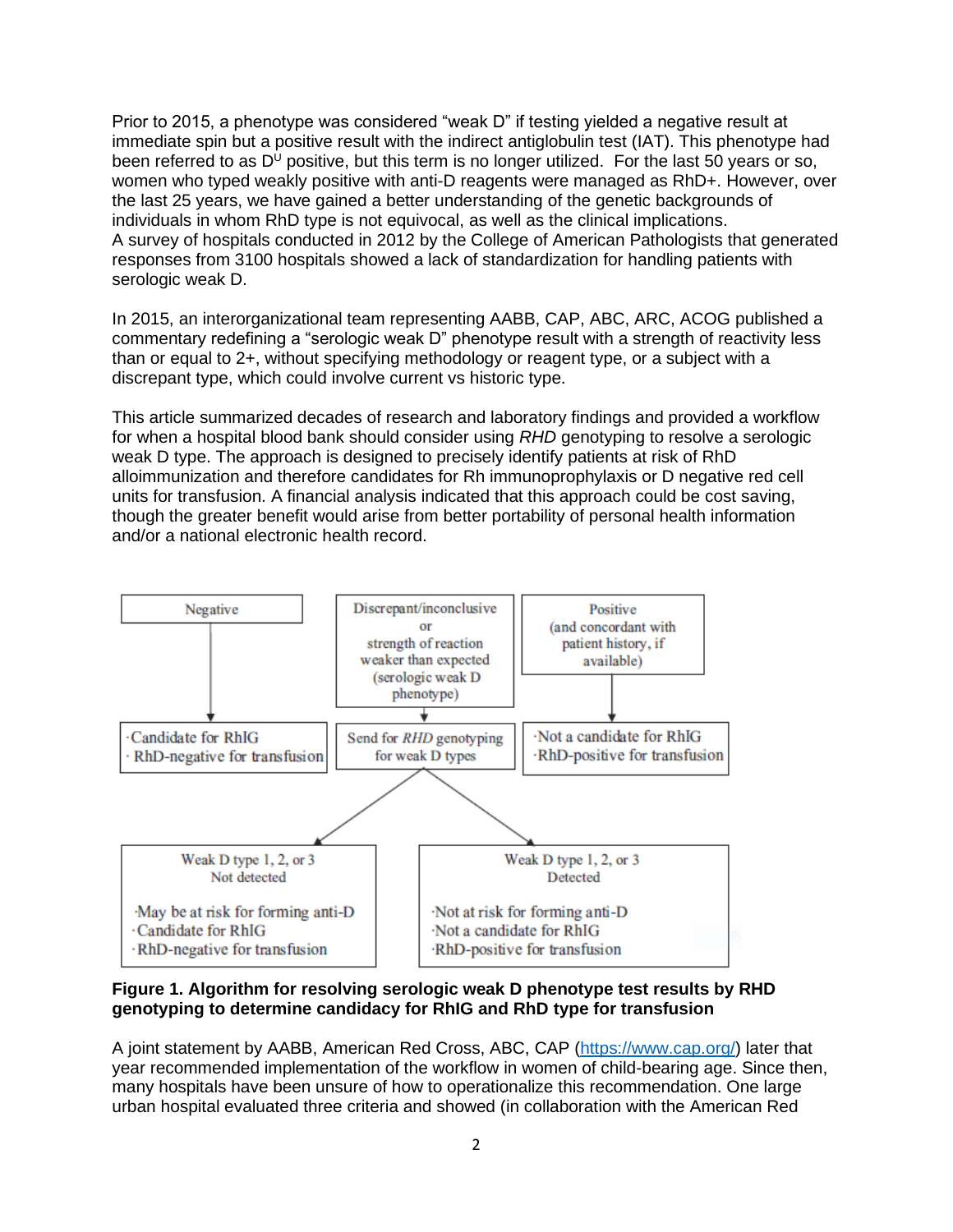Cross National Molecular Laboratory (NML)) that two provided excellent specificity for identifying samples that express RhD variants. Another hospital recently published their approach (also in collaboration with the American Red Cross NML) focused on obstetrics patients. Both studies demonstrate that discordant results with two test methodologies or anti-D reagents can effectively identify patients expressing D variants and that RHD genotyping can differentiate these patients into those at risk and those not at risk for allo-anti-D formation.

These studies highlight two important findings. First, subjects who express partial D can present with a serologic weak D phenotype. This finding should give those managing hospital blood banks pause if their policy would classify patients who type weakly with anti-D reagents as RhD+ since some of these patients may be at risk of forming allo-anti-D. Second, automated antigen typing instruments can result partial D subjects as D+ such that their risk of alloimmunization may be undetected. This also should concern blood bankers, since this finding would suggest that some patients who may be at risk of allo-anti-D formation are going undetected. This is especially concerning for women of child-bearing age and especially in women of African descent, in whom the partial D phenotype is most common. In 2020, the interorganizational team reconvened to recommend that blood banks consider a lab value of "serologic weak D" an incomplete result. They recommend that the sample be tested, typically at a molecular reference laboratory, to determine alloimmunization risk. Specifically, RHD genotyping is used determine if the subject expresses a D variant, and if so, the identification of the variant is used to make an assessment of alloimmunization risk that can aid the clinical team regarding transfusion and immunoprophylaxis candidacy.

## **Margaret Keller, PhD**

- Identifying obstetrics patients in whom RHD genotyping can be used to assess risk of D alloimmunization TN Horn et al Immunohematology 2020. 36 (4), 146-151
- It's Time to Phase Out" Serologic Weak D Phenotype" and Resolve D Types With RHD Genotyping Including Weak D Type 4 WA Flegel et al Transfusion 2020. 60 (4), 855-859
- Experience with RHD\* weak D type 4.0 in the USA CM Westhoff et al Blood Transfusion 2019. 17 (2), 91
- Strategies to identify candidates for D variant genotyping X Luo et al Blood Transfusion 2018. 16 (3), 293
- Financial implications of *RHD* genotyping of pregnant women with a serologic weak D phenotype S Kacker et al Transfusion 2015. 55 (9), 2095-2103
- It's time to phase-in RHD genotyping for patients with a serological weak D phenotype  $\circ$  SG Sandler et al Transfusion 2015. 55 (3), 680-689
- Serological weak D phenotypes: a review and guidance for interpreting the RhD blood type using the RHD genotype. SG Sandler et al Br J Haematol. 2017 Oct;179(1):10-19.
- Policies and procedures related to testing for weak D phenotypes and administration of Rh immune globulin: results and recommendations related to supplemental questions in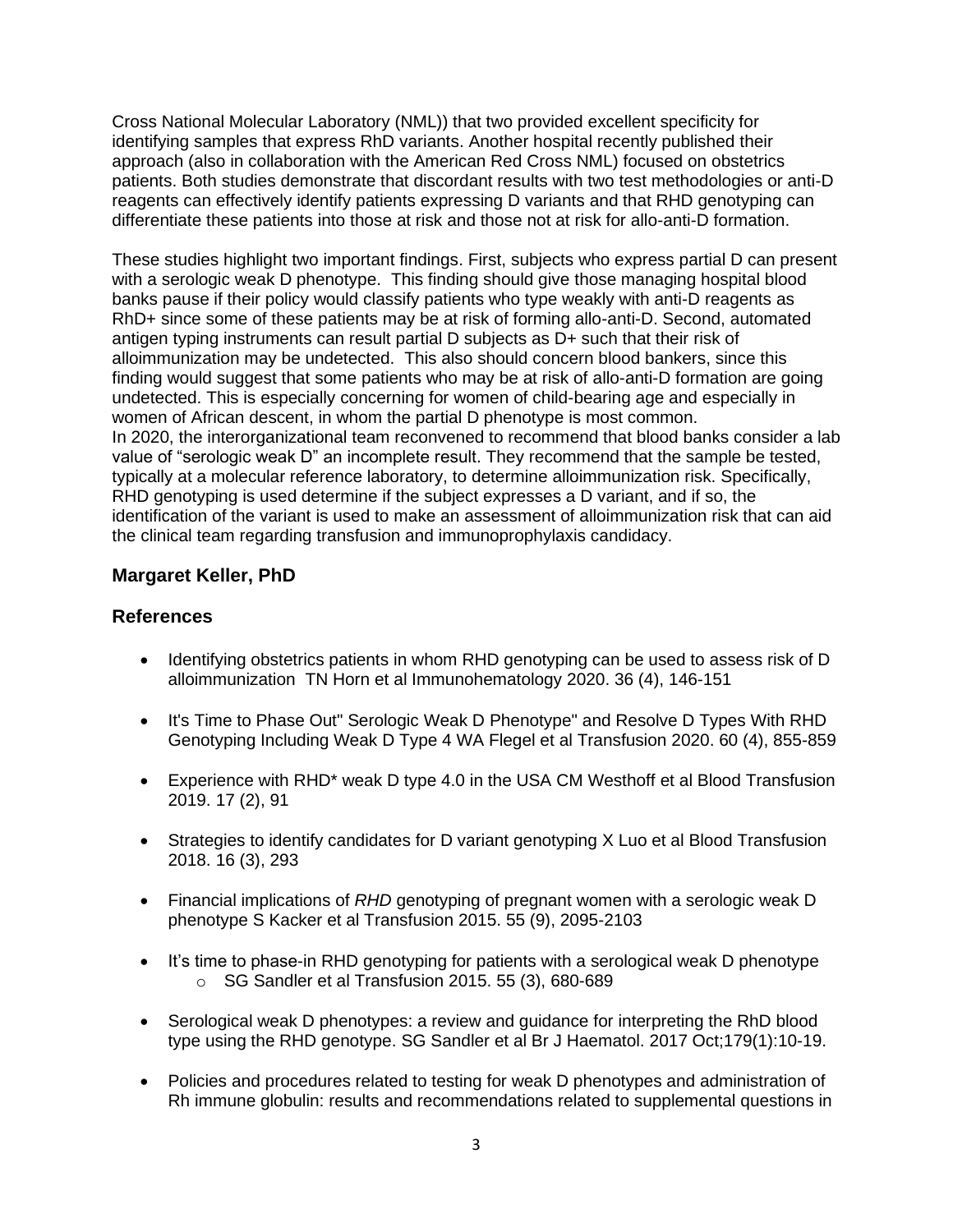the Comprehensive Transfusion Medicine survey of the College of American Pathologists [S Gerald Sandler](https://pubmed.ncbi.nlm.nih.gov/?term=Sandler+SG&cauthor_id=24786120) et al Arch Pathol Lab Med. 2014 May;138(5):620-5.

- Variants of RhD current testing and clinical consequences G Daniels Br J Haematol 2013 161:461-470.
- How do I manage Rh typing in obstetric patients? Haspel RL & Westhoff CM. Transfusion 2015,55:470-4.
- How I manage donors and patients with a weak D phenotype. Flegel, WA, Curr Opin Hematol 2006,13:476–483.
- Tentative model for the mapping of D epitopes on the RhD polypeptide [J P Cartron](https://pubmed.ncbi.nlm.nih.gov/?sort=date&term=Cartron+JP&cauthor_id=9018815) et al. Transfus Clin Biol. 1996;3(6):497-503.

### **Margaret Keller, PhD**

### **Additional Resources**

- **AABB Joint Statement** on Phasing-In RHD Genotyping for Pregnant Women and Other Females of Childbearing Potential with a Serologic Weak D Phenotype: [https://www.aabb.org/docs/default-source/default-document](https://www.aabb.org/docs/default-source/default-document-library/positions/statement150722.pdf?sfvrsn=f4f44c30_6)[library/positions/statement150722.pdf?sfvrsn=f4f44c30\\_6](https://www.aabb.org/docs/default-source/default-document-library/positions/statement150722.pdf?sfvrsn=f4f44c30_6)
- **American Red Cross Immunohematology Reference Lab Testing (IRL) Website**: [https://www.redcrossblood.org/biomedical-services/blood-diagnostic](https://www.redcrossblood.org/biomedical-services/blood-diagnostic-testing/immunohematology-reference-lab-testing.html)[testing/immunohematology-reference-lab-testing.html](https://www.redcrossblood.org/biomedical-services/blood-diagnostic-testing/immunohematology-reference-lab-testing.html)
- **American Red Cross Molecular Testing Website**: [https://www.redcrossblood.org/biomedical-services/blood-diagnostic-testing/molecular](https://www.redcrossblood.org/biomedical-services/blood-diagnostic-testing/molecular-testing.html)[testing.html](https://www.redcrossblood.org/biomedical-services/blood-diagnostic-testing/molecular-testing.html)
- **American Red Cross SUCCESS Webinar**: All Things Rh and The Rh Blood Group System, accessible at [SuccessEducation.Redcross.org.](http://successeducation.redcross.org/)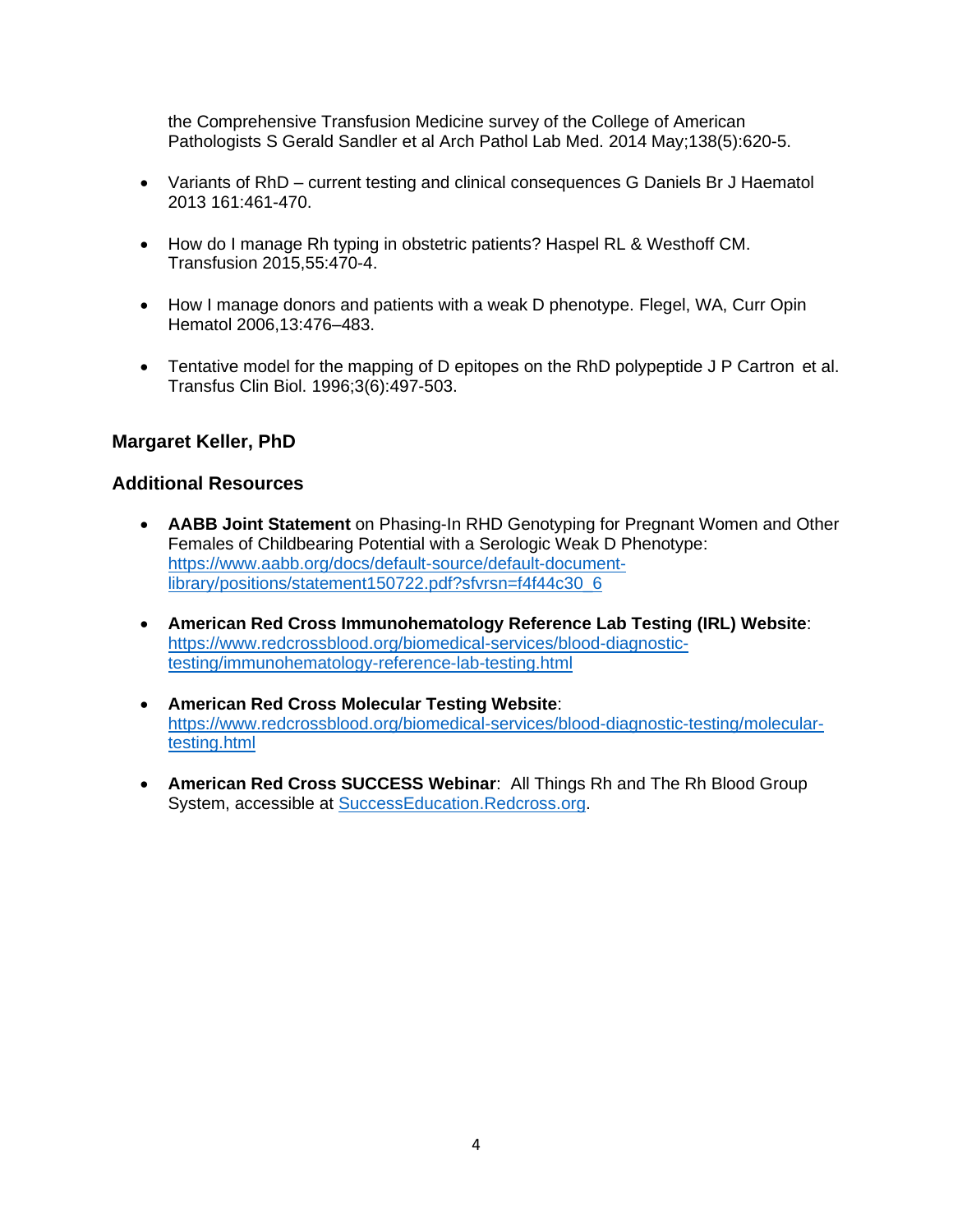

# **Low Titer Group O Whole Blood: Back to the Future**

Traumatic injury claims over 5 million lives each year, making it the leading cause of mortality in people younger than 45 years of age. Treatment is extremely time sensitive as most deaths occur within two hours of injury. Blood is key for patient survival and typically type O blood is used since transfusion is often required before the patient's blood type is known. Type O positive red cells are the usual default for most patients, however females of childbearing potential (FCP) and children are most often given O negative blood. This measure is taken to prevent formation of anti-D which can potentially cause hemolytic disease of the fetus and newborn (HDFN) in future pregnancies.

Treatment has increasingly included low-titer group O whole blood (LTOWB) as an alternative to component therapy of red cells, plasma, and platelets. This practice is largely based on the military experience of lowered risk of death from bleeding with its use. The ease of transfusing one product rather than three lowers the number of donor exposures, increases the speed of availability, and simplifies product storage to a single repository site –all of which are benefits of LTOWB. Whole blood product is stored refrigerated to support red blood cell shelf-life needs. This has two beneficial effects: the growth of any bacteria present is slowed and platelet hemostatic function is enhanced.

Although large, randomized control trials comparing LTOWB to standard blood component therapy are limited, some observational studies have suggested the product is safe and is associated with equivalent clinical outcomes compared to standard component therapy. In one study the outcomes of 135 patients who received LTOWB (median 2 units) were compared to an equal number who received individual blood components. No significant differences were observed between the two groups in in-hospital mortality, 24-hour mortality, hospital and intensive care unit lengths of stay or number of RBCs transfused. Furthermore, the time to normalization of elevated plasma lactate levels tended to be shorter among the LTOWB recipients.

The overall number of blood transfusions has decreased in recent years, yet the demand for O negative blood continues to increase. One of the biggest challenges in providing whole blood to the than 70 trauma centers in the United States is the lack of sufficient blood donors. Whole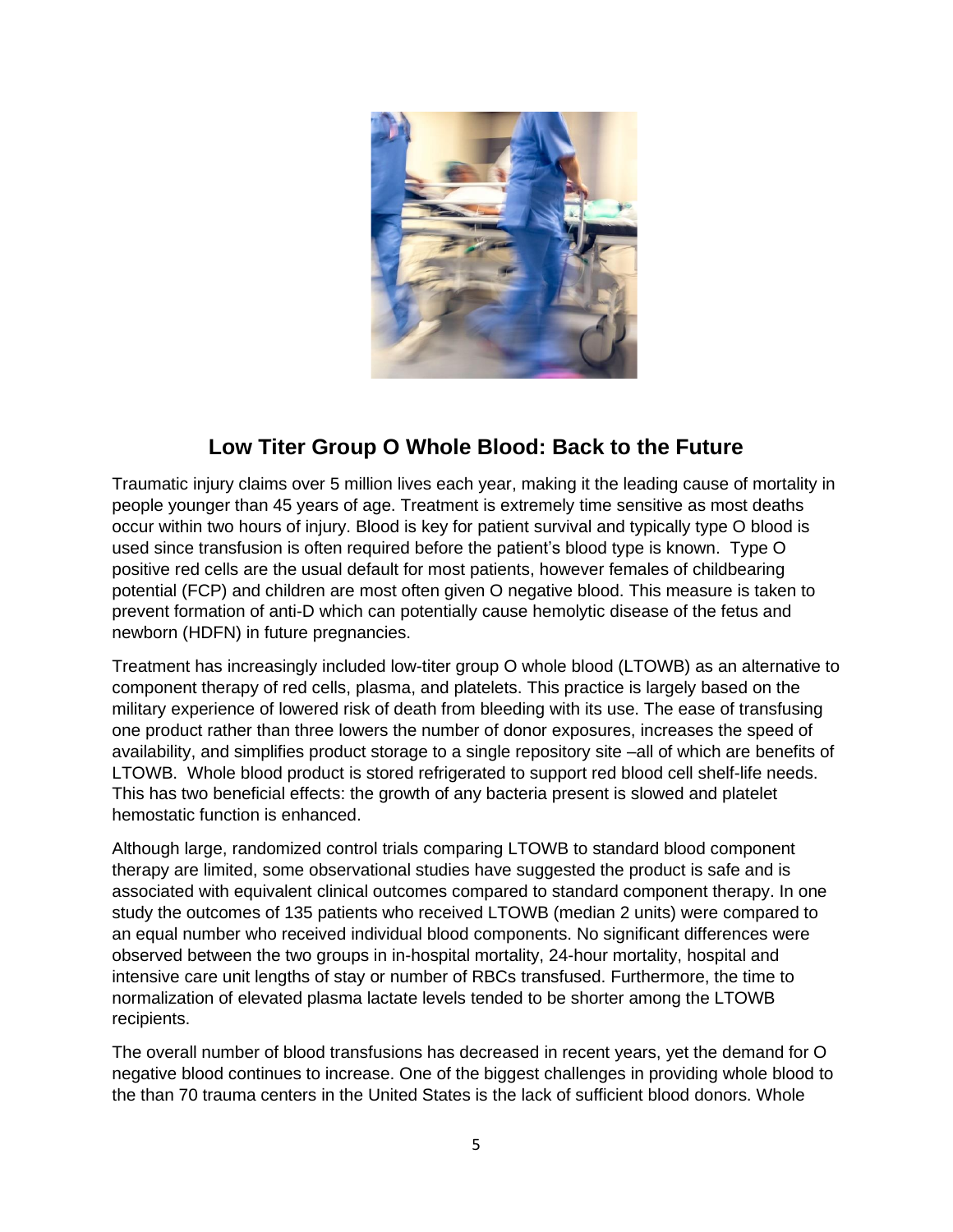blood for this purpose must be from donors with type O negative blood. Considering that only 7% of the general population has this phenotype, along with the fact that less than10% of the estimated 38% eligible people donate, one can see how adequate inventories of O negative blood are hard to maintain.

Other requirements for making LTOWB further limit the number of possible donors. To lower the risk of Transfusion Related Acute Lung Injury (TRALI), the donor must be male or a neverpregnant female, which excludes an estimated 25% of available donors. They must have lowtiter anti-A and anti-B antibodies [for the American Red Cross the titer must be less than 1:200], which removes another 2-5% of donors from consideration. Finally, donors must not have taken aspirin in the last 48 hours to preserve platelet function, another factor limiting the available blood donor pool for LTOWB collections.

The American Red Cross began making LTOWB in 2018 with a demand that has steadily increased since then.



**Figure I LTOWB Distributions July 2018 – September 2021**

The average fraction of O negative packed red blood cells provided to hospitals is 12-13%, but the percent of O negative LTOWB is more than 23% of the LTOWB requested. Given the limited group O negative donor pool, this level of use will make it challenging to meet ongoing and increasing demands. Of the 17 largest hospital users of Red Cross LTOWB with transfusion protocols for FCP, about a third will transfuse O positive LTOWB; a third will only use O negative LTWOB; and the remaining third will only use O negative red cell components.

Several recent papers have suggested expanding the use of O positive blood for traumatic injury in females of childbearing age. This is based upon consideration of the high rate of death due to traumatic bleeding as contrasted with the low estimated long-term risk of the possible effects of anti-D on for pregnancy. The recent commentary by Dr. Marla Troughton and Dr.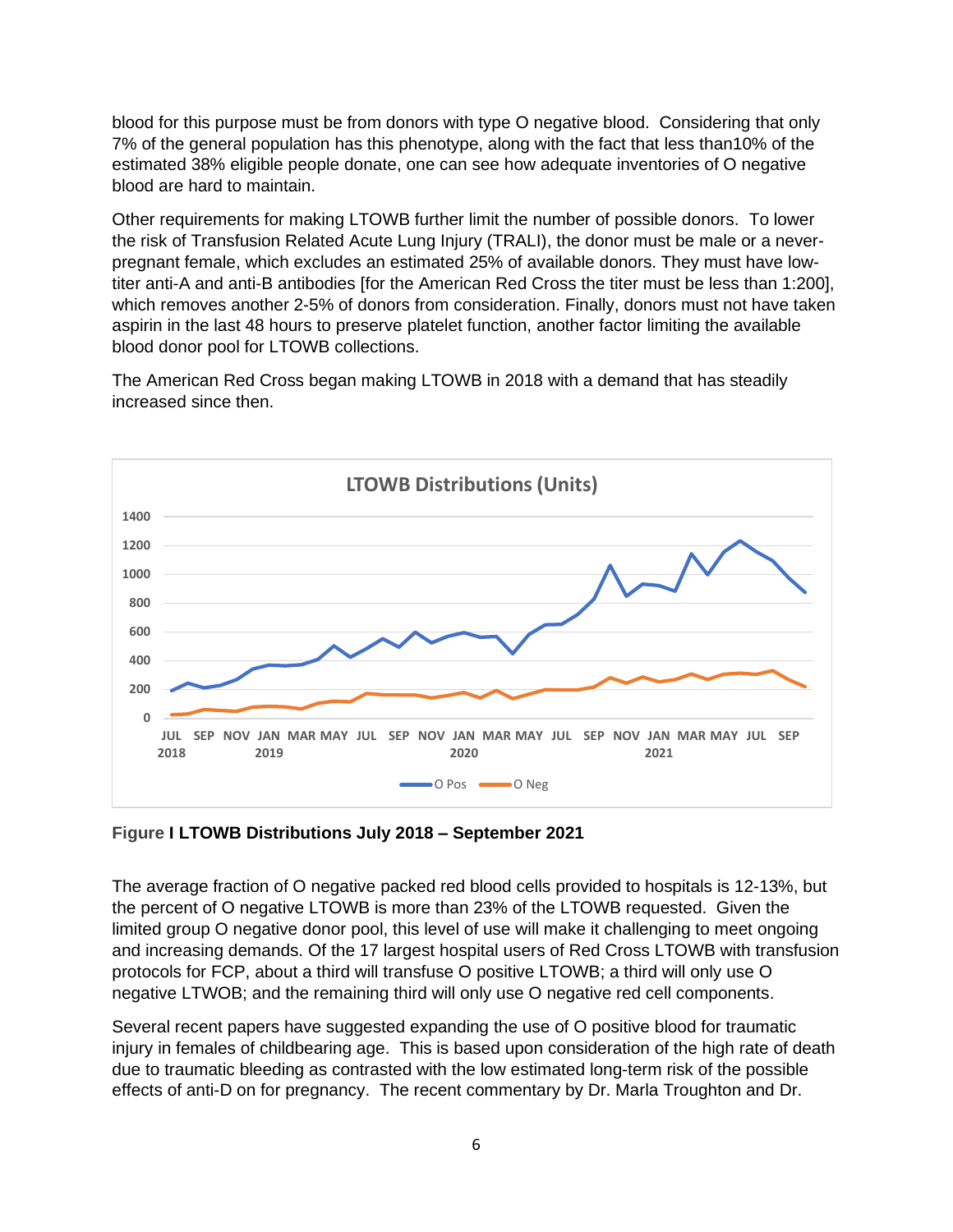Pampee Young in the June issue of *Transfusion* suggests that the following should be considered when weighing the use of O positive versus O negative LTOWB: immediate risk of dying versus the lower risk of anti-D to future pregnancy; overall risk of red cell antibody formation versus risk of dying; the fact that most trauma patients are male; and the need to manage the scarcity of O negative blood. The article concludes with a call to the transfusion medicine and trauma communities to work together to perform a consensus risk assessment and to develop standardized transfusion protocols for use of O positive LTOWB in the adult trauma population. The ultimate goal is to ensure all have access to this potentially superior LTOWB product, while maintaining sufficient supplies of O negative components for those who require this limited resource.

### **Marla Troughton, MD**

- Conservation of Rh negative Low Titer O Whole Blood (LTOWB) and the need for a national conversation to define its use in trauma transfusion protocols. Troughton M & Young PP. Transfusion. 2021;1–6. <https://doi.org/10.1111/trf.16380>
- Damage Control Resuscitation. Joint Trauma System Clinical Practice Guidelines Cap AP. (JTSCPG). CPGID. 2019;18:1–25.
- Get ready: whole blood is back and it's good for patients. Holcomb JB & Jenkins DH. Transfusion. 2018;58:1821–3.
- Safety profile and impact of low-titer group O whole blood for emergency use in trauma. Williams J, et al. J Trauma Acute Care Surg. 2020;88:87–93.
- Clinical outcomes among low-titer group O whole blood recipients compared to recipients of conventional components in civilian trauma resuscitation Seheult JN, et al . Transfusion. 2018;58:1838–45.
- O- product transfusion, inventory management, and utilization during shortage: the OPTIMUS study. Dunbar NM & Yazer MH. Transfusion. 2018;58:1348–55.
- Making whole blood for trauma available (again): the American Red Cross experience. Young PP & Borge PD Jr. Transfusion. 2019;59:1439–45.
- Emergency transfusion of patients with unknown blood type with blood group O rhesus D positive red blood cell concentrates: a prospective, single-Centre, observational study. Selleng K, et al Lancet Haematol. 2017;4:e218–e24.
- It is time to reconsider the risks of transfusing RhD negative females of childbearing potential with RhD positive red blood cells in bleeding emergencies. Yazer MH et al Transfusion. 2019;59:3794–9.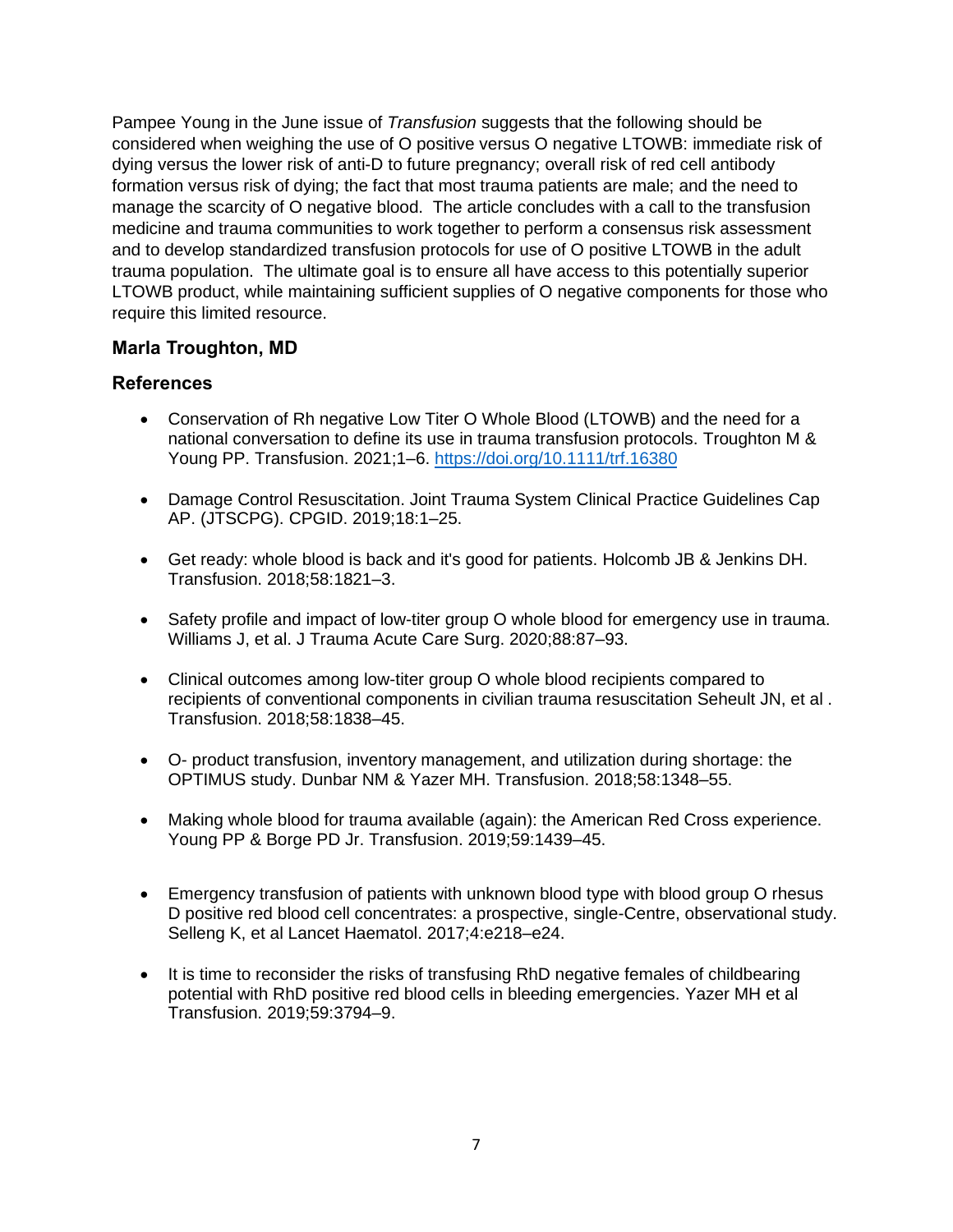### **Additional Resources**

- **American Red Cross 'A Compendium of Transfusion Practice Guidelines' publication** – Chapter Low Titer Group O Whole Blood: [https://www.redcrossblood.org/content/dam/redcrossblood/rcb/biomedical](https://www.redcrossblood.org/content/dam/redcrossblood/rcb/biomedical-services/components/compendium_v_4.0.pdf)[services/components/compendium\\_v\\_4.0.pdf](https://www.redcrossblood.org/content/dam/redcrossblood/rcb/biomedical-services/components/compendium_v_4.0.pdf)
- **American Red Cross Blood Product Offerings Websi**te: [https://www.redcrossblood.org/biomedical-services/hospital-customers/blood-products](https://www.redcrossblood.org/biomedical-services/hospital-customers/blood-products-andservices.html)[andservices.html](https://www.redcrossblood.org/biomedical-services/hospital-customers/blood-products-andservices.html)
- American Red Cross 'Hospital Partner Resource Guide' publication Blood Products for Transfusion listing: [https://www.redcrossblood.org/content/dam/redcrossblood/hospital](https://www.redcrossblood.org/content/dam/redcrossblood/hospital-page-documents/biomedproductsandservices_nov2020_rwv07_final.pdf)[page-documents/biomedproductsandservices\\_nov2020\\_rwv07\\_final.pdf](https://www.redcrossblood.org/content/dam/redcrossblood/hospital-page-documents/biomedproductsandservices_nov2020_rwv07_final.pdf)
- **American Red Cross SUCCESS presentation**: **[Whole Blood for Transfusion](https://successeducationna134.force.com/s/learning-plan-detail-standard?ltui__urlRecordId=a2v4R000003uFMWQA2<ui__urlRedirect=learning-plan-detail-standard)** Accessible at [SuccessEducation.Redcross.org](http://successeducation.redcross.org/)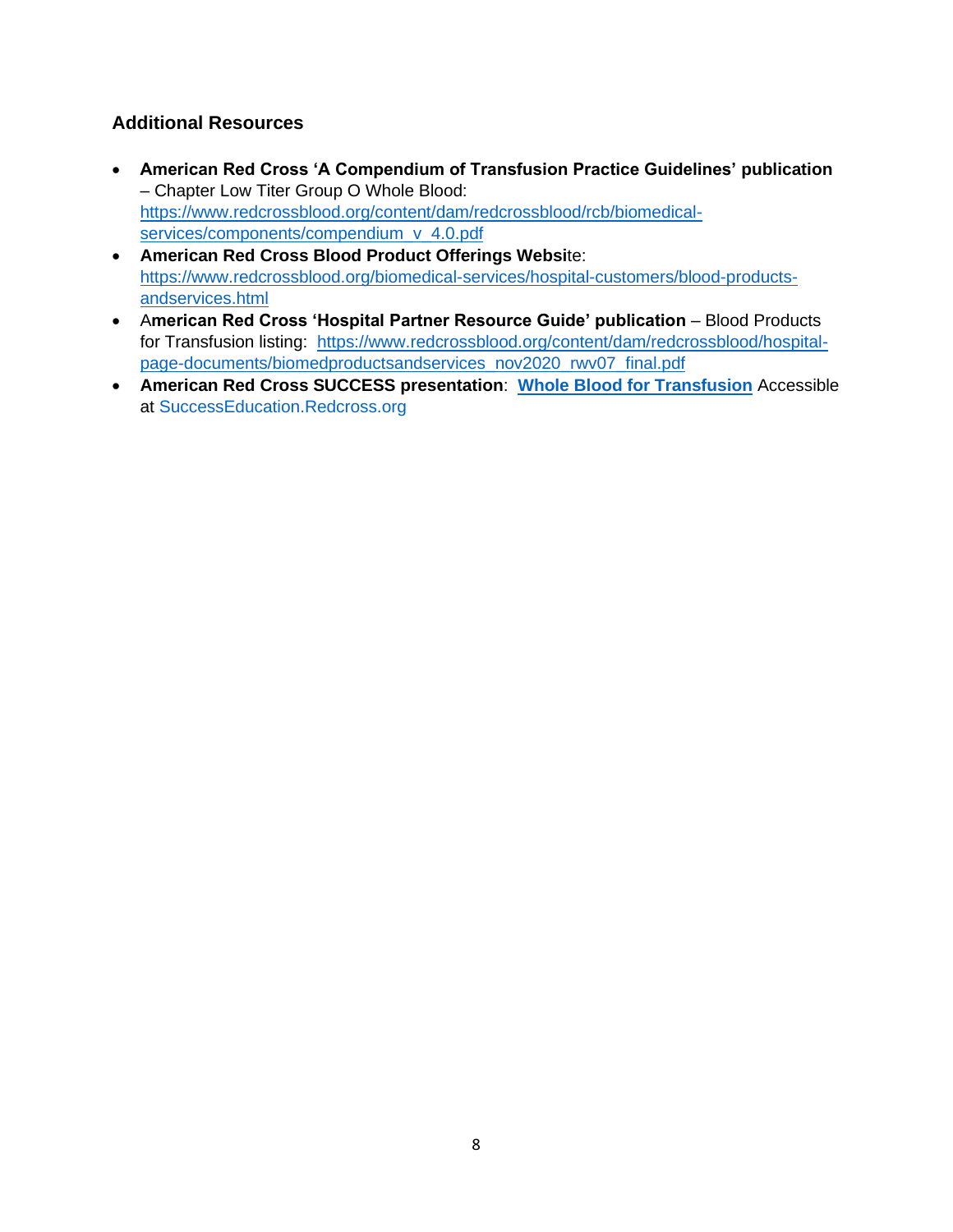

# **The P1PK and GLOB blood group systems**

This is an introductory review of the P1PK/(GLOB) blood group system, one of many carbohydrate-based blood antigen systems. The P1PK group consists of  $P_1$ ,  $P^k$ , and NOR antigens. The GLOB group consists of P and PX2 antigens. The P1PK/GLOB blood group system is clinically important to transfusion and laboratory testing due to the significance of its antibodies, contributing to hemolytic transfusion reactions as well as hemolytic disease of the newborn (HDN).

The P1PK/GLOB blood group exists as glycosphingolipids.  $P$ ,  $P<sup>k</sup>$ , PX2 and LKE are high prevalence antigens expressed on the red cells of almost all individuals except in rare phenotypes (p,  $P_1^k$ ,  $P_2^k$ ). P1 and Pk are found on red cells, lymphocytes, granulocytes and monocytes.

Please refer to Figure 1 below to understand the relationships of the various antigens and how there is preferential production for certain antigens over others.

| <b>Phenotype</b> | <b>Antigens</b>      | <b>Antibodies</b>      | <b>Whites</b> | <b>Blacks</b> |
|------------------|----------------------|------------------------|---------------|---------------|
| ${\sf P}_1$      | $P_1, P, (P^k)$      | None                   | 79%           | 94%           |
| $P_2$            | P, (P <sup>k</sup> ) | Anti-P <sub>1</sub>    | 21%           | 6%            |
| p                | None                 | Anti-P, $P_1$ , $P_k$  | Rare          | Rare          |
| $P_1^k$          | $P_1$ , $P^k$        | Anti-P                 | Very rare     | Very rare     |
| $P_2^k$          | pk                   | Anti-P, P <sub>1</sub> | Very rare     | Very rare     |

**Table 1: Phenotypes with antigen and antibody frequency in Blacks and Whites.**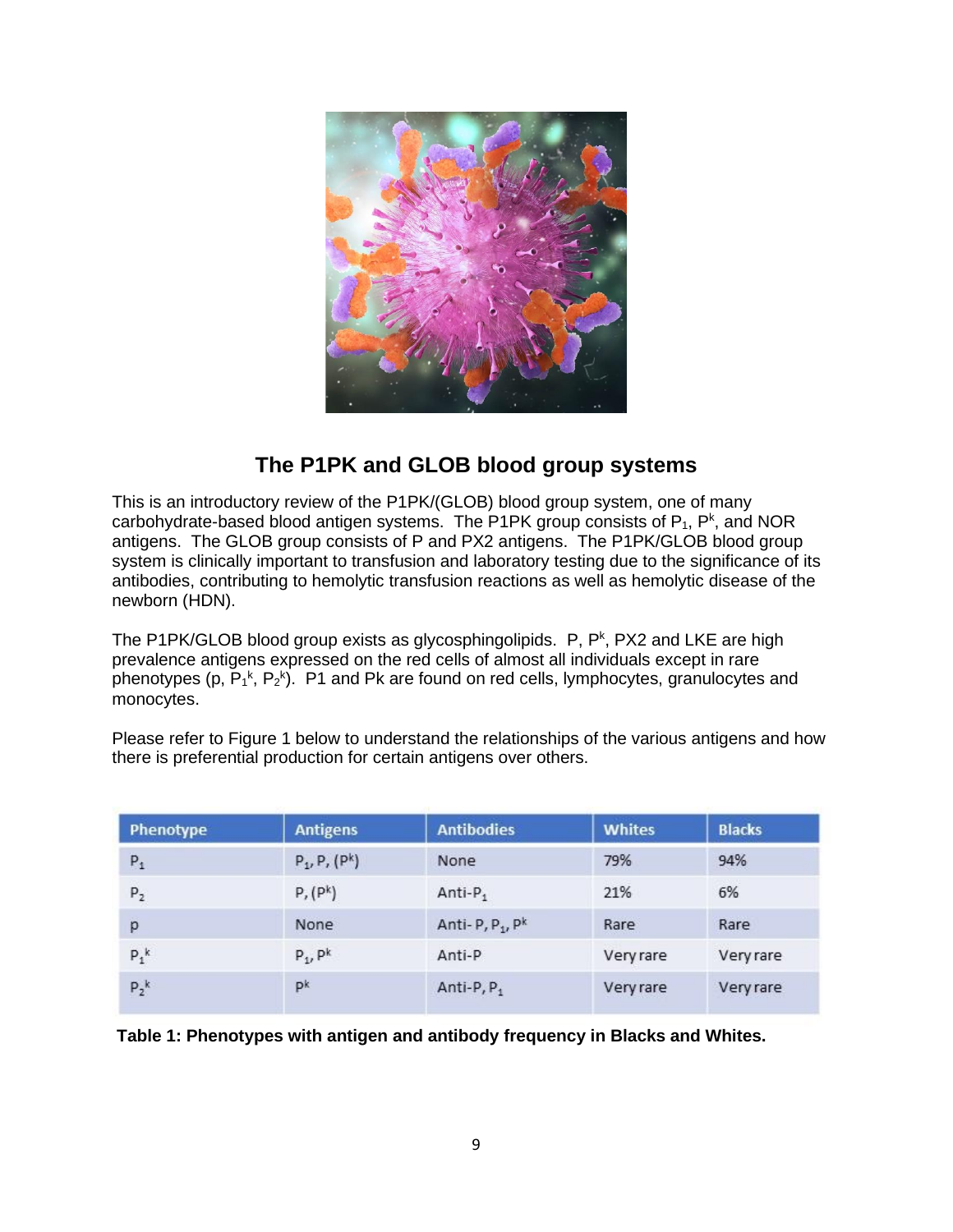The  $(P<sup>k</sup>)$  antigen is written in parenthesis because when P antigen is present the  $P<sup>k</sup>$  antigen is usually not detectable. The P blood group antigens are made by sequentially adding sugars to the precursors through the action of glycoslytransferases.

Lactosylceramide, also called ceramide dihexose (CDH, see Figure 1), is a glycolipid found in cellular membranes with many functions which include serving as a substrate for the generation of various other glycosphingolipids such as those listed in Figure 1.



#### **Figure 1. Biochemical overview of the P blood group system. The various added sugars and transferases required between each step are omitted for simplification.**

The  $P_1$  antigen is weakened with gestational age and is poorly developed at birth. For this reason, hemolytic disease of the fetus and newborn (HDFN) is not associated with anti‐P1. It may take up to 7 years for full adult development. The Lutheran inhibitor  $In(Lu)$  reduces  $P_1$ expression.

Anti-P<sub>1</sub> is common in P<sub>1</sub> negative persons and is usually IgM, and as such antibodies are generally not reactive at body temperature, anti- $P_1$  would not be considered clinically significant. Rarely there may be a case where anti- $P_1$  can react at 37<sup>o</sup>C and bind complement. For antibody screening, one can prewarm the sample to prevent agglutination carryover. Antibody identification can be assisted by neutralization with certain substances, such as hydatid cyst fluid and pigeon egg white.

Anti-PP<sub>1</sub>P<sup>k</sup> is produced by all phenotype p (p null) individuals early in life, without the requirement of red cell sensitization, and reacts with all red cells except those of the p phenotype. Anti-PP<sub>1</sub>P<sup>k</sup> components are IgM and IgG. They react over a wide thermal range,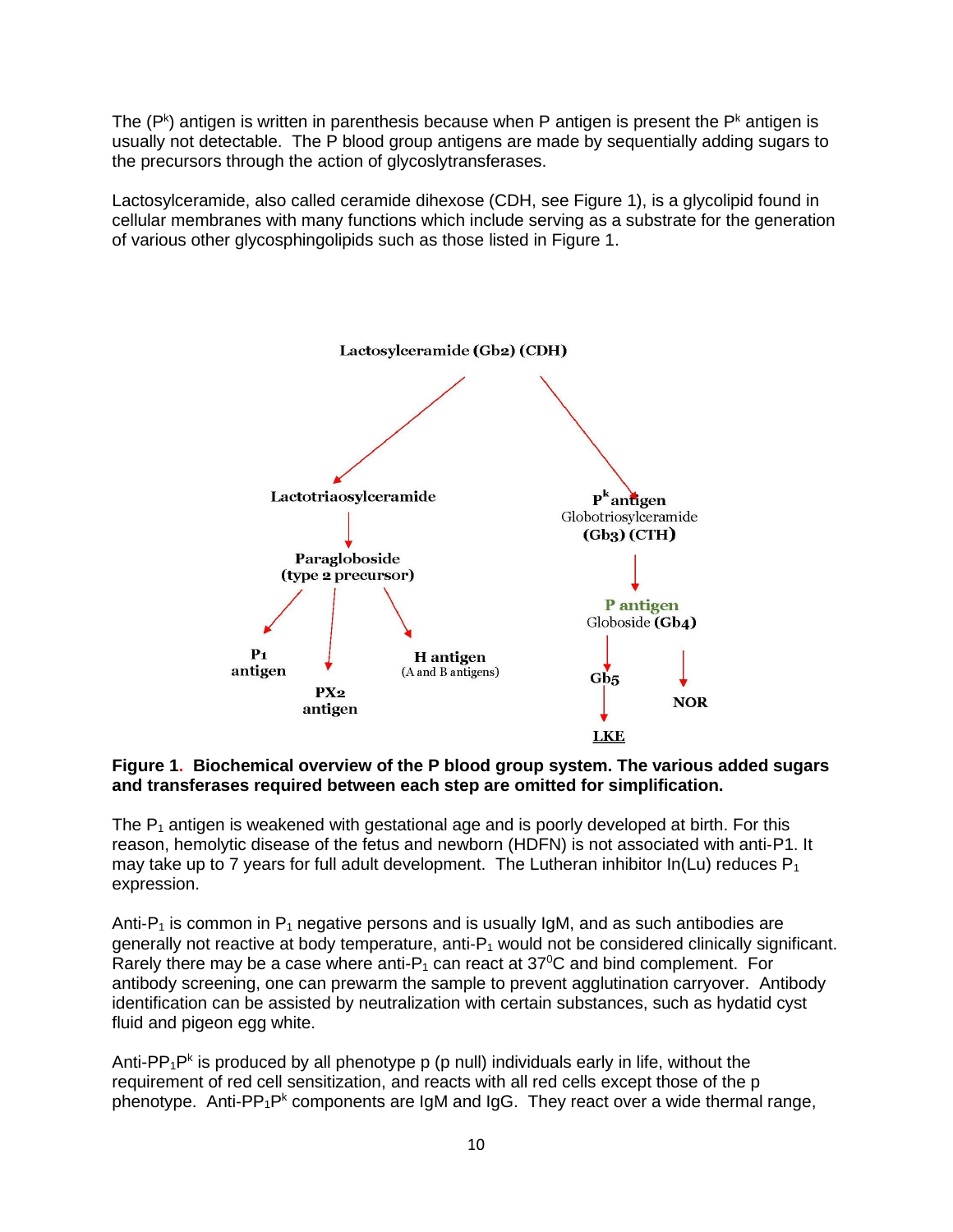binding complement, and are potent hemolysins. Anti-PP<sub>1</sub>P<sup>k</sup> can cause severe hemolytic reactions and HDN. This antibody is associated with an increased incidence of spontaneous abortions in early pregnancy. When performing antibody identification, the anti-P, anti-P<sub>1</sub>, and anti-P<sup>k</sup> are separable through adsorption testing.

Anti-P is a component of anti-PP<sub>1</sub>Pk in p phenotype individuals and is also found as a naturally occurring antibody in P<sup>k</sup> individuals. Reactivity is similar to anti-PP<sub>1</sub>P<sup>k</sup>. Anti-P does not react with the P<sup>k</sup> phenotype and although rarely seen is considered clinically significant. Anti-P has a correlation with spontaneous abortions as the placenta is rich in P antigen. Autologous anti‐P is associated with paroxysmal cold hemoglobinuria. It is typically a transient condition secondary to viral infection in young children. Auto Anti‐P is always IgG and a biphasic hemolysin, which requires a special test for detection.

Knowledge of the P/GLOB blood group systems enhances our understanding to identify the best blood matches for patients.

#### **James Westra, MD**

- Cohen CS at al. Technical Manual 20<sup>th</sup> Ed. AABB publications 2020.
- Hagman JR et al. An update on the GLOB blood group system (and former GLOB collection), Immunohematology 2018 Dec;34(4):161-163
- Harmening DM. Modern Blood Banking & Transfusion Practices  $5<sup>th</sup>$  Ed. F.A. Davis Company 2005.
- Issitt PD, Anstee DJ. Applied Blood Group Serology 4<sup>th</sup> Ed. Montgomery Scientific Publications 1999.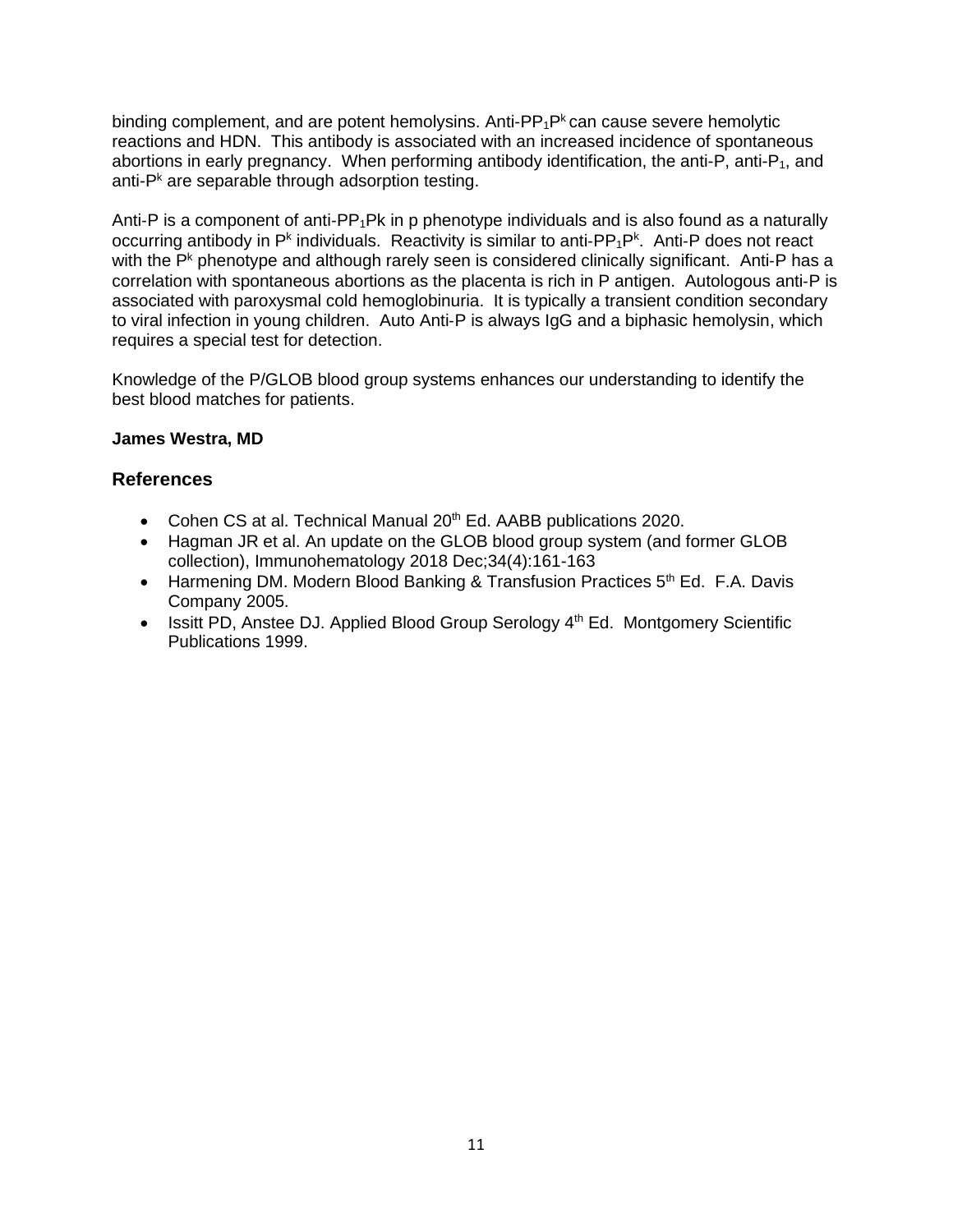

# **Cold Stored Platelets: 'CHIPS' off the "Cold" Block?**

Standard platelets are stored for up to 5 to 7 days at room temperature and are transfused for the treatment and prevention of bleeding. Room temperature storage presents a risk for bacteria to grow in platelet units, which limits the expiration date. The United States Food and Drug Administration (FDA) recently finalized guidance to reduce the risk of bacterial contamination in room temperature platelets which includes bacterial testing (e.g., large volume delayed sampling (LVDS)) and pathogen reduction mitigations (e.g., Cerus's INTERCEPT technology).

Interest in cold storage (4°C) of platelets has been renewed because it may help to lower the risk of bacterial contamination and extend the shelf-life of platelets up to 14 days compared to room temperature (RT) storage. Cold stored platelets (CSP) have also been shown to reduce blood loss in actively bleeding patients; this is attributed to cold storage enhancing platelet clot properties ("Platelets stored at 4°C contribute to superior clot properties compared to current standard-of-care through fibrin-crosslinking. Room temperature platelets are still recommended for bleeding prevention because of their longer circulation in patients. In consideration of clinical circumstances, there are convincing data to justify the possibility of a dual inventory of coldstored and room temperature-stored platelets.

### **THE CHIPS TRIAL (CHIlled Platelet Study)**

The US (United States) military is funding a large clinical trial to evaluate the ability of cold stored platelets to prevent bleeding in adult and pediatric patients undergoing cardiac surgery compared to standard room temperature platelets. This study will also evaluate platelet efficacy after multiple storage durations (up to 21 days), the impact of pathogen reduction, and differences between platelet collection devices Trima and Amicus. The American Red Cross is one of three blood centers that will supply platelets for this research study over approximately the next three years. The goal of the trial is to determine whether platelets stored refrigerated (1-6°C) are non-inferior (or superior) in terms of hemostatic efficacy (prevention of bleeding) compared to standard room temperature (20°-24°C) stored platelets.

The study also aims to determine the maximum duration of cold storage that maintains noninferiority; the trial will investigate increasing storage intervals up to 21 days with assessments done stepwise to evaluate platelet efficacy as each increasing storage time point is evaluated.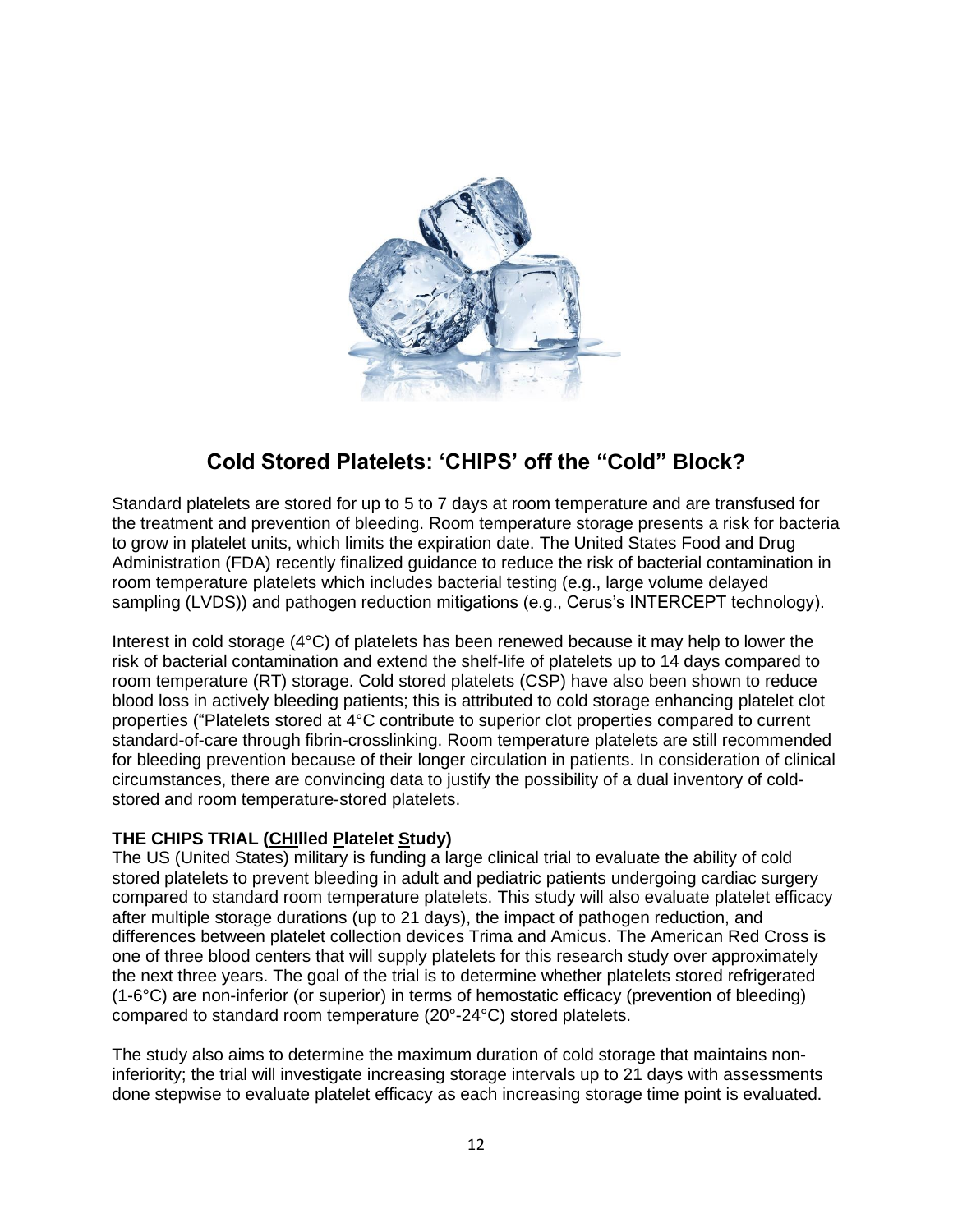Dr. Phil Spinella of Washington University School of Medicine is the Primary Principal Investigator for this clinical trial. It is anticipated that the data generated in this trial with cardiac surgery patients will be generalizable to other patient populations with life-threatening hemorrhage to include traumatic injury, as well as gastrointestinal and obstetric bleeding. Should the trial support the transfusion of CSP these data could support FDA licensure of coldstored platelets and contribute, through product shelf life, to enhancing the nation's platelet supply, particularly in rural areas.

## **Bethany Brown, PhD, MSCS**

- Platelets stored at 4°C contribute to superior clot properties compared to current standard-of-care through fibrin-crosslinking Nair PM et al. Br J Haematol. 2017 Jul; 178(1): 119–129")
- FDA grants South Texas Blood & Tissue Center first license for new process that triples shelf life of critically needed platelets. Accessed 03/12/2021, [https://www.globenewswire.com/news-release/2020/02/28/1992715/0/en/FDA-grants-](https://www.globenewswire.com/news-release/2020/02/28/1992715/0/en/FDA-grants-South-Texas-Blood-Tissue-Center-first-license-for-new-process-that-triples-shelf-life-of-critically-needed-platelets.html)[South-Texas-Blood-Tissue-Center-first-license-for-new-process-that-triples-shelf-life-of](https://www.globenewswire.com/news-release/2020/02/28/1992715/0/en/FDA-grants-South-Texas-Blood-Tissue-Center-first-license-for-new-process-that-triples-shelf-life-of-critically-needed-platelets.html)[critically-needed-platelets.html](https://www.globenewswire.com/news-release/2020/02/28/1992715/0/en/FDA-grants-South-Texas-Blood-Tissue-Center-first-license-for-new-process-that-triples-shelf-life-of-critically-needed-platelets.html)
- Studies of platelet concentrates stored at 22 C nad 4 C Becker GA et al*Transfusion*. Mar 1973;13(2):61-8. doi:10.1111/j.1537-2995.1973.tb05442.x
- In vitro quality and platelet function of cold and delayed cold storage of apheresis platelet concentrates in platelet additive solution for 21 days.Braathen H et al *Transfusion*. Aug 2019;59(8):2652-2661. doi:10.1111/trf.15356
- Clinicaltrials.gov. Cold Stored Platelet in Hemorrhagic Shock (CriSP-HS). <https://clinicaltrials.gov/ct2/show/NCT04667468>
- Refrigeration and cryopreservation of platelets differentially affect platelet metabolism and function: a comparison with conventional platelet storage conditions. Johnson L et al. *Transfusion*. Jul 2016;56(7):1807-18. doi:10.1111/trf.13630
- Platelet storage for transfusion. Murphy S. *Semin Hematol*. Jul 1985;22(3):165-77.
- The effect of temperature on platelet viability. Murphy S & Gardner FH. *Vox Sang*. Jul 1969;17(1):22.
- Effect of cold storage on shear-induced platelet aggregation and clot strength.Nair PM, et al *J Trauma Acute Care Surg*. Sep 2014;77(3 Suppl 2):S88-93. doi:10.1097/TA.0000000000000327
- Refrigerated platelets for the treatment of acute bleeding: a review of the literature and reexamination of current standards. Pidcoke HF et al. *Shock*. May 2014;41 Suppl 1:51-3. doi:10.1097/SHK.0000000000000078
- Hemostatic function of apheresis platelets stored at 4 degrees C and 22 degrees C. Reddoch KM et al. *Shock*. May 2014;41 Suppl 1:54-61. doi:10.1097/SHK.0000000000000082
- Effects of storage time prolongation on in vivo and in vitro characteristics of 4 degrees Cstored platelets. Stolla M et al *Transfusion*. Mar 2020;60(3):613-621. doi:10.1111/trf.15669
- Preliminary characterization of the properties of cold-stored apheresis platelets suspended in PAS-III with and without an 8-hour room temperature hold. Wagner SJ et al *Transfusion*. Nov 2020;60(11):2489-2493. doi:10.1111/trf.15964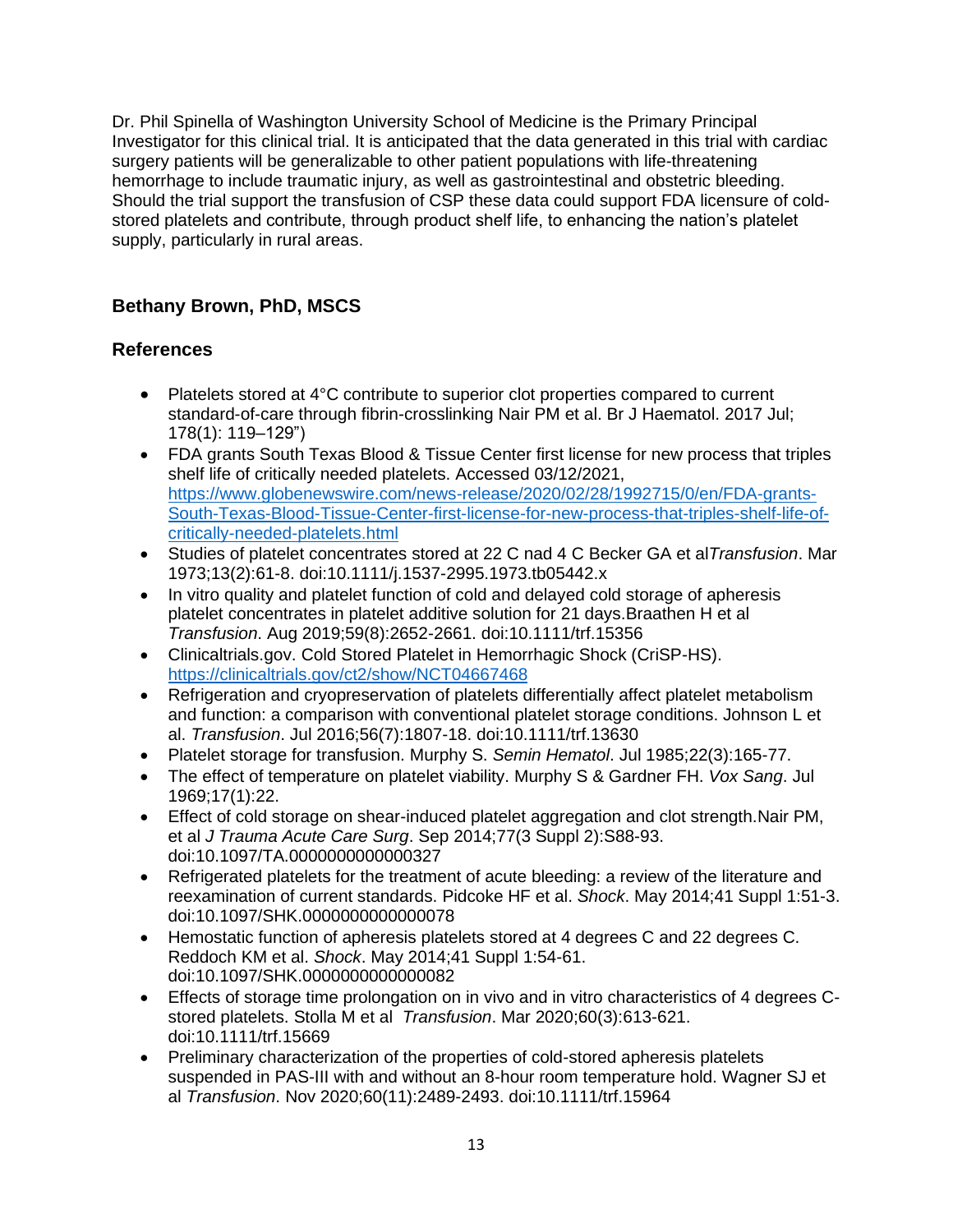- Transition from room temperature to cold-stored platelets for the preservation of blood inventories during the COVID-19 pandemic Warner MA et al. *Transfusion*. Jan 2021;61(1):72-77. doi:10.1111/trf.16148
- Exceptions and Alternative Procedures Approved Under 21 CFR 640.120a (https://www.fda.gov/media/86137/download)

## **Additional Resources**

- American Red Cross Scientific Research Website: https://www.redcrossblood.org/biomedical-services/educational-resources/science.html
- American Red Cross SUCCESS Webinar: Cold Stored Platelets, accessible at [SuccessEducation.Redcross.org](http://successeducation.redcross.org/)
- Clinical Trials Website, Chilled Platelets Study: <https://www.clinicaltrials.gov/ct2/show/NCT04834414>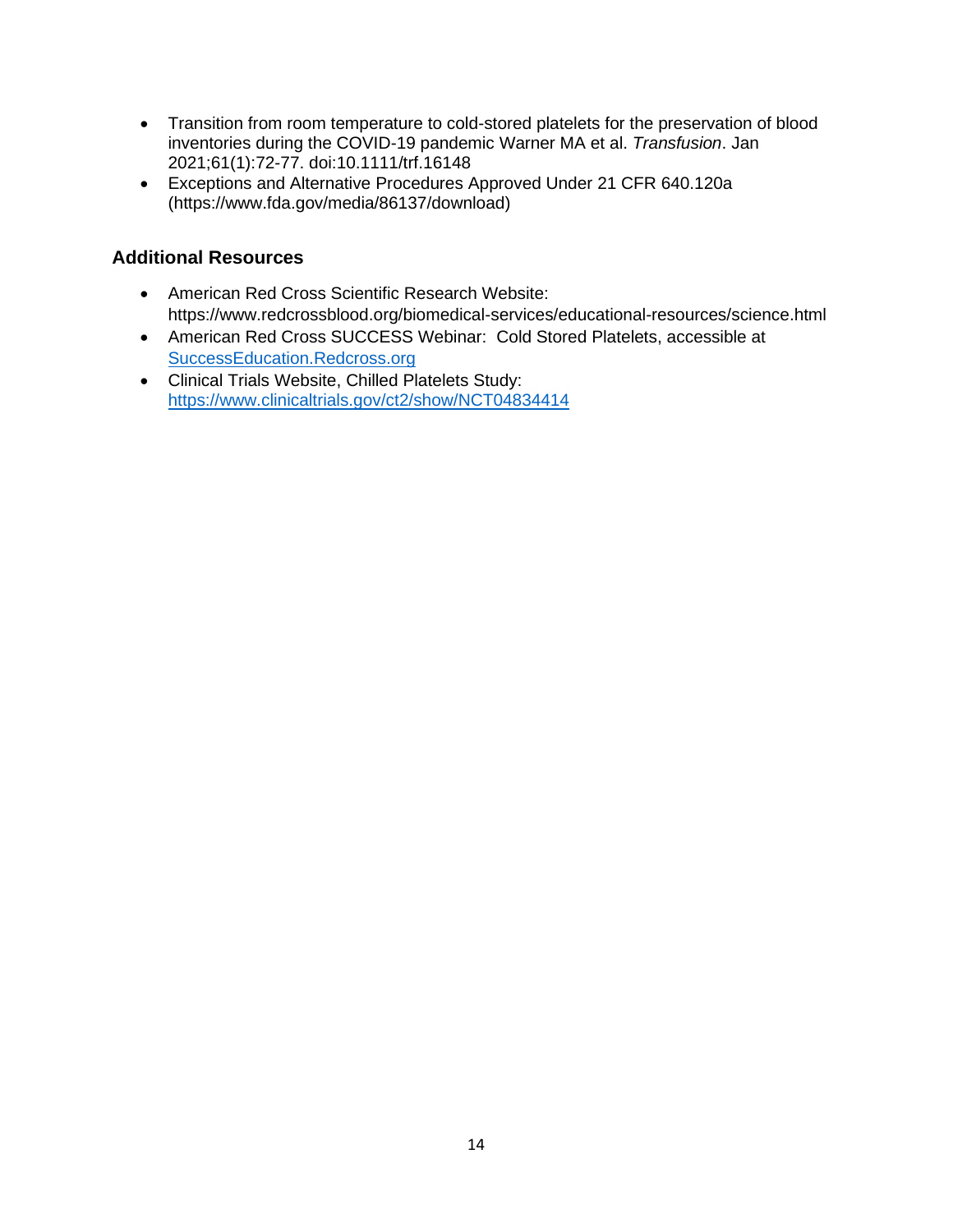

## **What It Means to Be Prepared**

Diverse and complex disasters impact communities across our nation, which in turn affect blood providers and hospitals. Annually we have come to expect fires burning through neighborhoods, tornados ripping across the mid-west, and hurricanes plundering the coast. But despite the importance of preparedness, unexpected disasters prove to be a persistent challenge for responders.

The American Red Cross was put to the test on September 11, 2001 when modes of transport into the city of New York were shut down. Though the Red Cross was successful at moving over 10,000 units of blood in and around the city within 24 hours, the event evoked a shift in how to manage and prepare blood suppliers for emergencies across the nation, underscoring the importance of a safe and adequate supply of blood.

Since then, the Red Cross joined others to collaborate as members of the AABB Disaster Task Force and participated with other blood banking organizations, blood collector and hospital suppliers, and government agencies in the development of the AABB Disaster Handbook. Members are proactively engaged with FEMA and other state and federal agencies for disaster planning including developing scenarios for National Level Exercises and providing input on national emergency planning documents.

At an organizational level, the Red Cross has emergency readiness strategies to supply essential blood products and services around the clock, including during the need to respond to natural disasters and manmade events. These comprehensive plans manage both local and national disasters and include the coordination and communication of activities at the centralized Biomedical Service Operations Center (BSOC). The BSOC coordinates the organization's national network of blood regions to move aid to hospital customers where it is needed most. If the demand exceeds a local region supply, the BSOC directs other sites supply to fill a need. This can also involve transfer of operations from one site to another should a site be deemed inoperable.

In an emergency the Red Cross and other blood centers work together with Federal and State agencies, third-party contractors, Angel Flight, military airlift, State National Guard and law enforcement agencies.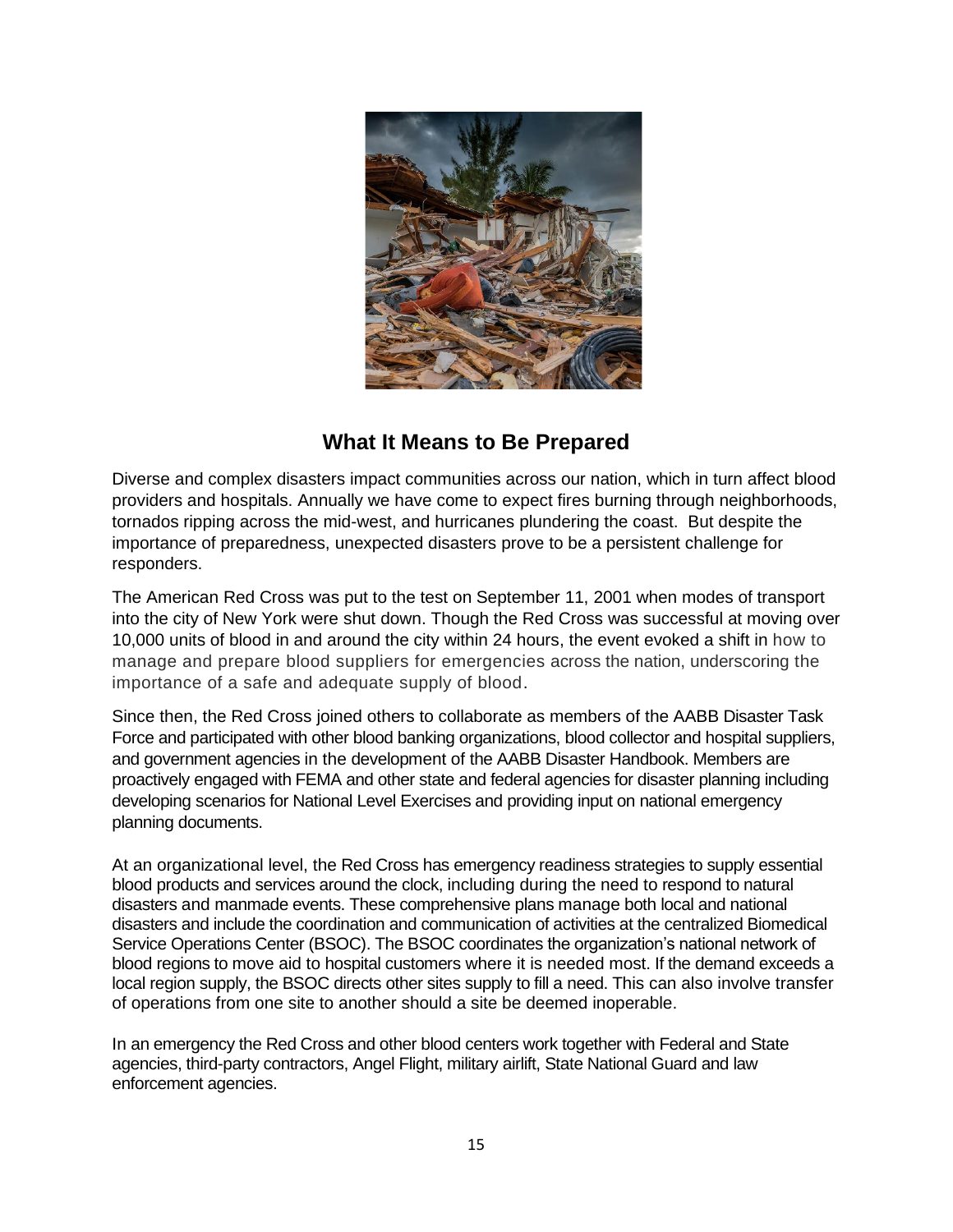At a community level, the Red Cross takes a proactive approach with hospital customers to collaborate on creating and testing disaster plans to ensure a more streamlined and effective response when the need arises. Additionally, educational opportunities are provided to our hospital partners through our SUCCESS program on leading industry practices, inventory management and recommendations for blood shortages that can be called upon during times of emergency.

As we continue to witness an unfortunate increase in man-made mass casualty events, there is a growing need for blood for trauma situations. It is the blood already on the shelves that saves in these types of events. To ensure we are ready to respond, the Red Cross must maintain active and ongoing recruitment efforts to be prepared for the unexpected.

Preparedness also requires innovation. Through product innovations, the blood supply can be enhanced. For example, Group O whole blood for transfusion, and other product advancements encourage sustainable practices necessary for a resilient blood supply to endure a disaster response.

None of this would be possible without the support of volunteer blood donors. Our nation has witnessed time and time again the willingness of generous individuals to respond that is dependent on a donor base built through community partnership and trust, and collaboration at many local and government levels.

In summary, a layered and integrated approach to preparedness by which blood suppliers join health care providers and the donor community equips the Red Cross to be in an evolving state of readiness to support blood product needs during emergency events.

### **Nejela Almohanna, BA**

### **References**

- Disaster Preparedness in the Blood Bank. Alyse N. Gschwender, Laurie Gillard. American Society for Clinical Laboratory Science Oct 2017, 30 (4) 250- 257; **DOI:** 10.29074/ascls.30.4.250 http://clsjournal.ascls.org/content/30/4/250
- Blood transfusion preparedness for mass casualty incidents: Are we truly ready? Stubbs JR & Jenkins DH. Am J Disaster Med. 2019 Summer;14(3):201-218. doi: 10.5055/ajdm.2019.0332. PMID: 32421852.<https://pubmed.ncbi.nlm.nih.gov/32421852/>

### **Additional Resources**

• AABB Disaster Resources: accessible at [https://www.aabb.org/about](https://www.aabb.org/about-aabb/organization/disaster-response#2)[aabb/organization/disaster-response#2](https://www.aabb.org/about-aabb/organization/disaster-response#2) "Emergency Preparedness: Continuity of Operations" Webinar available on SuccessEducation.R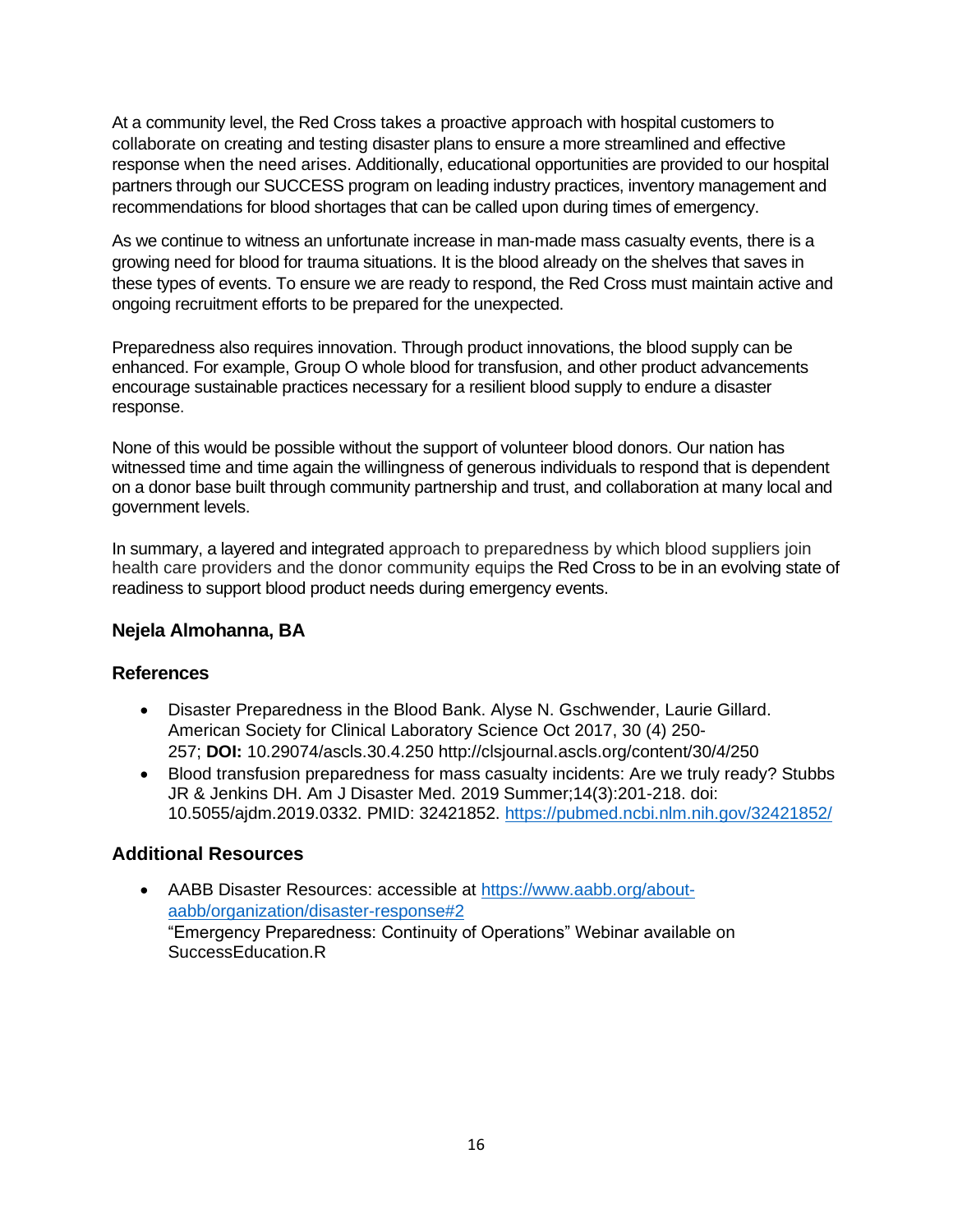

## **Low Yield Platelets: The New Normal?**

The need for platelets is increasing, and blood centers including Red Cross, are actively working to optimize supply. Platelet distributions have been building for years due in large part to a growing cohort of hematology-oncology patients. This is in turn driven by an aging population as well as improved diagnostic methodologies with earlier chemotherapy, further driving platelet need . The recent December 2020 FDA Guidance *Bacterial Risk Control Strategies for Blood Collection Establishments and Transfusion Services to Enhance the Safety and Availability of*  Platelets for Transfusion further constrains platelet inventories<sup>1</sup>. With the advent of pathogen reduced platelets and ever-improving ways to move them across the country the ability for centers to serve patient need has never been better. However, recent supply challenges call for additional measures.

The minimum yield specification of a standard apheresis platelet in the United States is greater than or equal to 3.0x10<sup>11</sup> platelets. However, testing requirements can result in products that don't meet this threshold. For example, large volume delayed sampling (LVDS) requires that each split unit be tested separately by bacterial culture. The larger sampling volume taken from each unit, can result in units with fewer platelets that don't meet the standard specification. As a result, every month, hundreds of 'low yield platelet' units collected by Red Cross fall short of this threshold.

The use of low yield platelets has demonstrated through numerous clinical observational studies to be effective to treat actively bleeding patient needs. For instance, the PLADO study for platelet transfusions to hematology-oncology patients demonstrated comparable efficacy in maintaining hemostasis whether it was a low, standard, or high dose platelet unit. Low yield platelets (LYP) can be used safely without an increase in bleeding events, although they did result in decreased intervals between platelet transfusions<sup>2</sup>. A more recent platelet transfusion practice study, published in the journal Transfusion, provided results of a US hospital survey that found of the 481 institutions that responded, 28.3% transfused platelet units with a dose of less than 3.0 x 10<sup>11</sup> when inventory was low and 9.1% transfused them routinely<sup>3</sup>.